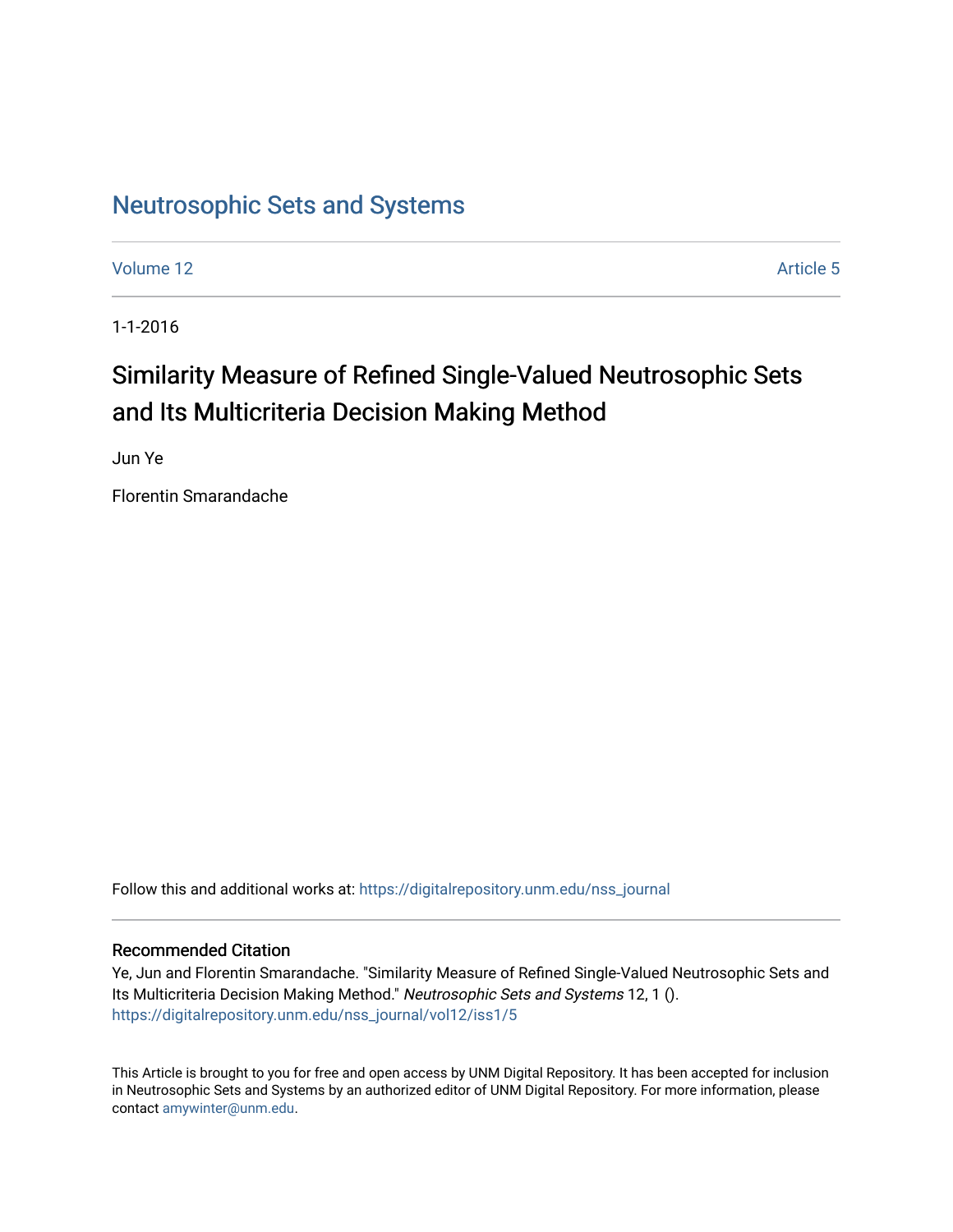



41

# Similarity Measure of Refined Single-Valued Neutrosophic Sets and Its Multicriteria Decision Making Method

**Jun Ye<sup>1</sup> and Florentin Smarandache<sup>2</sup>**

<sup>1</sup>Department of Electrical and Information Engineering, Shaoxing University, 508 Huancheng West Road, Shaoxing, Zhejiang Province 312000, P.R. China. E-mail: yehjun@aliyun.com

<sup>2</sup>Department of Mathematics and Science, University of New Mexico, 705 Gurley Ave. Gallup, NM 87301, USA. E-mail: smarand@unm.edu

**Abstract**. This paper introduces a refined single-valued neutrosophic set (RSVNS) and presents a similarity measure of RSVNSs. Then a multicriteria decisionmaking method with RSVNS information is developed based on the similarity measure of RSVNSs. By the similarity measure between each alternative and the ideal solution (ideal alternative), all the alternatives can be ranked and the best one can be selected as well. Finally, an actual example on the selecting problems of construction projects demonstrates the application and effectiveness of the proposed method.

**Keywords:** Refined single-valued neutrosophic set, similarity measure, decision making.

## **1 Introduction**

To deal with indeterminate and inconsistent information, Smarandache [1] proposed a neutrosophic set, which is composed of the neutrosophic components of truth, indeterminacy, and falsity denoted by *T*, *I*, *F*. Then, Wang et al. [2] constrained the neutrosophic set to a singlevalued neutrosophic set (SVNS) as a subclass of the neutrosophic set for convenient actual applications. Further, Smarandache [3] extended the classical neutrosophic logic to n-valued refined neutrosophic logic, in which neutrosophic components *T*, *I*, *F* are refined (splitted ) into *T*<sub>1</sub>, *T*<sub>2</sub>, ..., *T*<sub>*p*</sub> and *I*<sub>1</sub>, *I*<sub>2</sub>, ..., *I*<sub>*r*</sub>, and *F*<sub>1</sub>, *F*<sub>2</sub>, ..., *F*<sub>t</sub>, respectively, and constructed as a *n*-valued refined neutrosophic set. In existing literature [4-7], neutrosophic refined sets were studied and applied to medical diagnosis and decision making. However, the existing neutrosophic refined set is also a single-valued neutrosophic multiset [6] in the concept. In this paper, we present a refined single-valued neutrosophic set (RSVNS), then its concept is different from the concept of single-valued neutrosophic multisets (neutrosophic refined sets) [4-7]. In fact, RSVNSs are scarcely studied and applied in science and engineering fields. Therefore, it is necessary to propose a similarity measure between RSVNSs and its decision making method in this paper.

The rest of the paper is constructed as follows. Section 2 reviews basic concepts of a SVNS and a neutrosophic refined set (single-valued neutrosophic multiset). Section 3 introduces a RSVNS and a similarity measure of RSVNSs. Section 4 presents a multicriteria decision-making method based on the similarity method under a RSVNS environment. In section 5, an actual example is provided for the decision-making problem of selecting construction projects to illustrate the application of the proposed method. Section 6 contains conclusions and future research.

#### **2 Preliminaries**

**Definition 1** [2]. Let *U* be a universe of discourse, then a SVNS *A* in *U* is characterized by a truth-membership function  $T_A(x)$ , an indeterminacy-membership function  $I_A(x)$ , and a falsity-membership function  $F_A(x)$ , such that  $T_A(x)$ ,  $I_A(x)$ ,  $F_A(x) \in [0, 1]$  and  $0 \le T_A(x) + T_A(x) + T_A(x) \le 3$ . Thus, a SVNS *A* can be expressed as  $A = \left\{ \left\langle x, T_A(x), I_A(x), F_A(x) \right\rangle | x \in U \right\}.$ 

Let  $U = \{x_1, x_2, ..., x_n\}$  be the universe of discourse, and *A* and *B* be two (non-refined) single-valued neutrosophic sets,  $A = \{ (x_i, T_A(x_i), I_A(x_i), F_A(x_i)) | x_i \in U \}$ and  $B = \{ (x_i, T_B(x_i), I_B(x_i), F_B(x_i)) | x_i \in U \}$ . Majumdar and Samanta's similarity method of two (non-refined) singlevalued neutrosophic sets *A* and *B* is:

$$
M_{MS}(A,B) = \frac{\sum_{i=1}^{n} \left\{ \frac{\min(T_{iA}(x_i), T_{iB}(x_i))}{+ \min(T_{iA}(x_i), T_{iB}(x_i))} \right\}}{\sum_{i=1}^{n} \left\{ + \frac{\max(T_{iA}(x_i), T_{iB}(x_i))}{+ \max(T_{iA}(x_i), T_{iB}(x_i))} \right\}}.
$$
 (1)  
+ max $(I_{iA}(x_i), I_{iB}(x_i))$   
+ max $(F_{iA}(x_i), F_{iB}(x_i))$ 

Based on *n*-valued refined neutrosophic sets [3], Ye and Ye [6] introduced a single-valued neutrosophic multisets (also called a single-valued neutrosophic refined set (SVNRS) [4, 5, 7]) and defined it below.

*Jun Ye, Florentin Smarandache, Similarity Measure of Refined Single-Valued Neutrosophic Sets and Its Multicriteria Decision Making Method*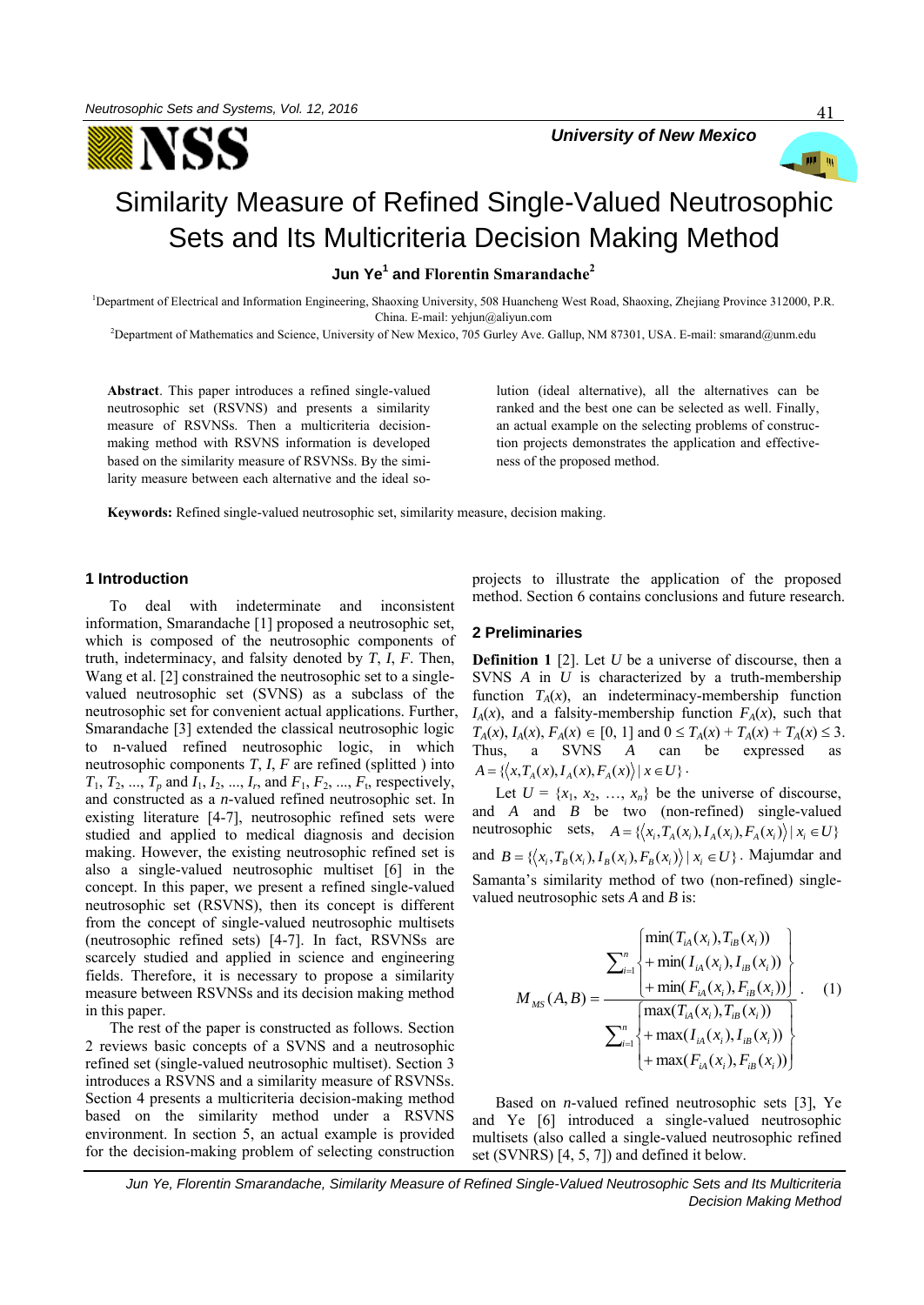**Definition 2**. Let *U* be a universe of discourse, then a SVNRS *R* in *U* can be defined as follows:

$$
R = \left\{ \left\langle x, (T_{1R}(x), T_{2R}(x), ..., T_{pR}(x)), (I_{1R}(x), I_{2R}(x),) \right\rangle | x \in U \right\},\newline R = \left\{ \left\langle ..., I_{pR}(x)), (F_{1R}(x), F_{2R}(x), ..., F_{pR}(x)) \right\rangle | x \in U \right\},\newline
$$

where *p* is a positive integer,  $T_{1R}(x), T_{2R}(x), \ldots, T_{pR}(x)$  $U \rightarrow [0,1]$  ,  $I_{1R}(x), I_{2R}(x),..., I_{pR}(x)$   $: U \rightarrow [0,1]$  , and  $F_{1R}(x), F_{2R}(x),...,F_{pR}(x) : U \rightarrow [0,1]$ , and there are  $0 \le T_{jR}(x) + I_{jR}(x) + F_{jR}(x) \le 3$  for  $j = 1, 2, ..., p$ .

**Definition 3**. Let two SVNRS *R* and *S* in *U* be:

$$
R = \left\{ \left\langle x, (T_{1R}(x), T_{2R}(x), ..., T_{pR}(x)), (I_{1R}(x), I_{2R}(x),) \atop \cdots, I_{pR}(x), (F_{1R}(x), F_{2R}(x), ..., F_{pR}(x)) \right\rangle | x \in U \right\},
$$
  

$$
S = \left\{ \left\langle x, (T_{1S}(x), T_{2S}(x), ..., T_{pS}(x)), (I_{1S}(x), I_{2S}(x),) \atop \cdots, I_{pS}(x), (F_{1S}(x), F_{2S}(x), ..., F_{pS}(x)) \right\rangle | x \in U \right\}.
$$

Then there are the following relations of *R* and *S*:

(1) Containment:

 $R \subseteq S$ , if and only if  $T_{iR}(x) \leq T_{iS}(x)$ ,  $I_{iR}(x) \geq I_{iS}(x)$ ,  $F_{iR}(x)$  $\geq F_{jS}(x)$  for  $j = 1, 2, ..., p$ ;

(2) Equality:

 $R = S$ , if and only if  $T_{iR}(x) = T_{iS}(x)$ ,  $I_{iR}(x) = I_{iS}(x)$ ,  $F_{iR}(x)$  $F_{jS}(x)$  for  $j = 1, 2, ..., p;$ 

(3) Union:

$$
R \cup S = \left\{ \left\langle x, (T_{1R}(x) \vee T_{1S}(x), T_{2R}(x) \vee T_{2S}(x), ..., T_{pR}(x) \vee T_{pS}(x)), \atop (I_{1R}(x) \wedge I_{1S}(x), I_{2R}(x) \wedge I_{2S}(x), ..., I_{pR}(x) \wedge I_{pS}(x)), \atop (F_{1R}(x) \wedge F_{1S}(x), F_{2R}(x) \wedge F_{2S}(x), ..., F_{pR}(x) \wedge F_{pS}(x)) \right\rangle | x \in U \right\} ;
$$

(4) Intersection:

$$
R \cap S = \left\{ \left\langle \begin{array}{l} x, (T_{1R}(x) \wedge T_{1S}(x), T_{2R}(x) \wedge T_{2S}(x), \\ ... , T_{pR}(x) \wedge T_{pS}(x)), (I_{1R}(x) \vee I_{1S}(x), \\ I_{2R}(x) \vee I_{2S}(x), ..., I_{pR}(x) \vee I_{pS}(x)), \\ (F_{1R}(x) \vee F_{1S}(x), F_{2R}(x) \vee F_{2S}(x), \\ ... , F_{pR}(x) \vee F_{pS}(x)) \end{array} \right\} | x \in U \right\}.
$$

#### **3 Similarity Methods of RSVNSs**

In this section, we introduce a RSVNS and propose a similarity method between RSVNSs based on the extension of Majumdar and Samanta's similarity method of two (non-refined) single-valued neutrosophic sets [8].

**Definition 4.** Let *R* and *S* in the universe of discourse  $U =$  ${x_1, x_2, ..., x_n}$  be two refined single-valued neutrosophic sets, which are defined as

$$
R = \left\{ \begin{pmatrix} x_{i}, (T_{1R}(x_{i}), T_{2R}(x_{i}), ..., T_{p_{i}R}(x_{i})), \\ (I_{1R}(x_{i}), I_{2R}(x_{i}), ..., I_{p_{i}R}(x_{i})), \\ (F_{1R}(x_{i}), F_{2R}(x_{i}), ..., F_{p_{i}R}(x_{i})) \end{pmatrix} | x_{i} \in U \right\},
$$
  

$$
S = \left\{ \begin{pmatrix} x_{i}, (T_{1S}(x_{i}), T_{2S}(x_{i}), ..., T_{p_{i}S}(x_{i})), \\ (I_{1S}(x_{i}), I_{2S}(x_{i}), ..., I_{p_{i}S}(x_{i})), \\ (F_{1S}(x_{i}), F_{2S}(x_{i}), ..., F_{p_{i}S}(x_{i})) \end{pmatrix} | x_{i} \in U \right\},
$$

where  $p_i$  is a positive integer, and all  $T_{jk}(x_i)$ ,  $I_{jk}(x_i)$ ,  $F_{jk}(x_i)$ and  $T_{jS}(x_i)$ ,  $I_{jS}(x_i)$ ,  $F_{jS}(x_i)$  ( $i = 1, 2, ..., n; j = 1, 2, ..., p_i$ ) belong to [0, 1].

As an extension of Majumdar and Samanta's similarity method of SVNSs [8], we present a similarity method between two RSVNSs *R* and *S* as follows:

$$
M(R, S) = \frac{\sum_{i=1}^{n} \sum_{j=1}^{p_i} \left\{ + \min(I_{jR}(x_i), I_{jS}(x_i)) + \min(F_{jR}(x_i), F_{jS}(x_i)) \right\}}{\sum_{i=1}^{n} \sum_{j=1}^{p_i} \left\{ + \max(I_{jR}(x_i), T_{jS}(x_i)) + \max(I_{jR}(x_i), I_{jS}(x_i)) + \max(F_{jR}(x_i), F_{jS}(x_i)) \right\}}.
$$
 (2)

Obviously, the above similarity measure *M*(*R*, *S*) satisfies the following properties:

 $(1)$   $0 \leq M(R, S) \leq 1$ ;  $(2)$  *M*(*R*, *S*) = *M*(*S*, *R*)

(3)  $M(R, S) = 1$  if and only if  $R = S$ .

In general, we usually consider the weights of criteria. Assume that the weight of each criterion  $x_i$  is  $w_i$  ( $i = 1$ , 2, ..., *n*), with  $w_i \in [0, 1]$  and  $\sum_{i=1}^{n} w_i =$  $w_i$ <sup>n</sup>
<sub>i=1</sub></sub> $w_i$  = 1. Then, we can introduce the weighted similarity formula:

 *Jun Ye, Florentin Smarandache, Similarity Measure of Refined Single-Valued Neutrosophic Sets and Its Multicriteria Decision Making Method*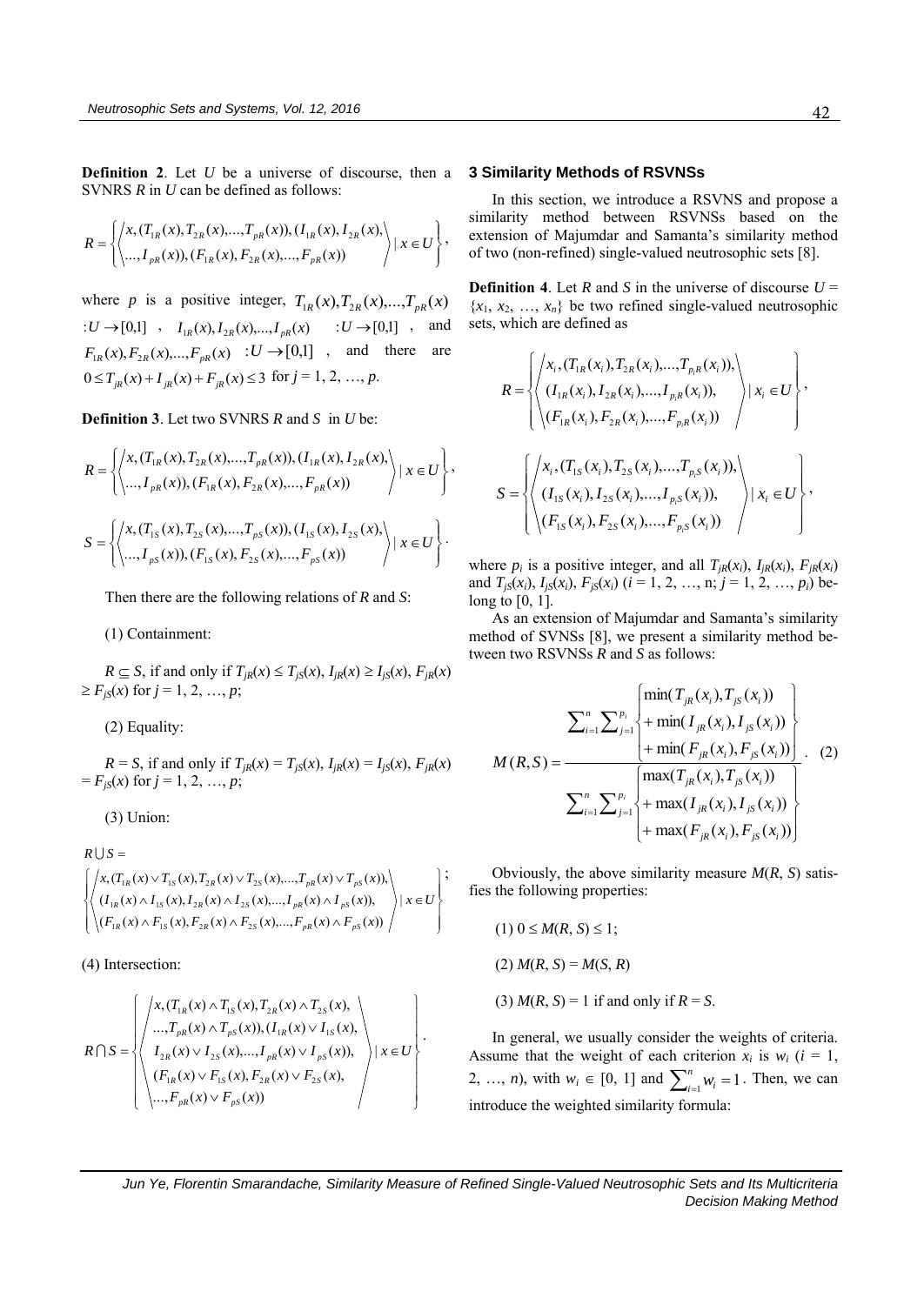$$
M_{w}(R,S) = \frac{\sum_{i=1}^{n} w_{i} \sum_{j=1}^{p_{i}} \left\{ + \min(I_{jk}(x_{i}), I_{js}(x_{i})) + \min(F_{jk}(x_{i}), F_{js}(x_{i})) \right\}}{\sum_{i=1}^{n} w_{i} \sum_{j=1}^{p_{i}} \left\{ + \max(I_{jk}(x_{i}), T_{js}(x_{i})) + \max(I_{jk}(x_{i}), I_{js}(x_{i})) \right\}} \cdot (3)
$$
\n
$$
+ \max(I_{jk}(x_{i}), I_{js}(x_{i})) + \max(F_{jk}(x_{i}), F_{js}(x_{i}))
$$

# **4 Decision-making method using the similarity measure**

In a decision making problem, there is a set of alternatives  $R = \{R_1, R_2, ..., R_m\}$ , which needs to satisfies a set of criteria  $C = \{C_1, C_2, ..., C_n\}$ , where  $C_i$  (*i* = 1, 2, …, *n*) may be splitted into some sub-criteria  $C_{ij}$  ( $i = 1, 2, ..., n; j = 1$ , 2, …, *pi*). If the decision maker provides the suitability evaluation values of the criteria for  $C_i$  ( $i = 1, 2, ..., n$ ) on the alternative  $R_k$  ( $k = 1, 2, \ldots, m$ ) by using a RSVNS:

$$
R_{k} = \left\{\left\langle \begin{matrix} C_{i}, (T_{1_{R_{k}}}(C_{i}), T_{2_{R_{k}}}(C_{i}),..., T_{p_{i}R_{k}}(C_{i})), \\ (I_{1_{R_{k}}}(C_{i}), I_{2_{R_{k}}}(C_{i}),..., I_{p_{i}R_{k}}(C_{i})), \\ (F_{1_{R_{k}}}(C_{i}), F_{2_{R_{k}}}(C_{i}),..., F_{p_{i}R_{k}}(C_{i})) \end{matrix} \right\rangle | C_{i} \in C \right\}.
$$

Then for convenience, each basic element in the RSVNS  $R_k$  is represented by the refined single-valued neutrosophic number (RSVNN):

$$
\left\langle(T_{1_{R_k}},T_{2_{R_k}},...,T_{p_iR_k}), (I_{1_{R_k}},I_{2_{R_k}},...,I_{p_iR_k}), (F_{1_{R_k}},F_{2_{R_k}},...,F_{p_iR_k})\right\rangle
$$

for  $i = 1, 2, ..., n$ ;  $k = 1, 2, ..., m$ . Hence, we can construct the refined single-valued neutrosophic decision matrix *D*, as shown in Table 1.

When the weights of criteria are considered as the different importance of each criterion  $C_i$  ( $i = 1, 2, ..., n$ ), the weight vector of the three criteria is given by  $W = (w_1,$  $w_2, ..., w_n$ ) with  $w_i \ge 0$  and  $\sum_{i=1}^n w_i =$  $w_i$ <sup>n</sup>
<sub>*i*=1</sub>. Thus, the decisionmaking steps are described as follows:

**Step 1:** Based on the refined single-valued neutrosophic decision matrix *D*, we can determine the ideal solution (ideal RSVNN) by

$$
s_i^* = \left\langle \frac{(\max_k(T_{1_{R_k}}), \max_k(T_{2_{R_k}}), ..., \max_k(T_{p_i_{R_k}})),}{(\min_k(I_{1_{R_k}}), \min_k(I_{2_{R_k}}), ..., \min_k(I_{p_i_{R_k}})),}, \atop (\min_k(F_{1_{R_k}}), \min_k(F_{2_{R_k}}), ..., \min_k(F_{p_i_{R_k}})) \right\rangle,
$$
(4)

which is constructed as the ideal alternative  $S^* = \{s_1^*, s_2^*, \ldots, s_n^*\}$ .

**Step 2:** The similarity measure between each alternative  $R_k$  ( $k = 1, 2, ..., m$ ) and the ideal alternative  $S^*$ can be calculated according to Eq. (3) and the values of  $M_w(R_k, S^*)$  for  $k = 1, 2, ..., m$  can be obtained.

**Step 3:** The alternatives are ranked in a descending order according to the values of  $M_w(R_k, S^*)$  for  $k = 1, 2, ...$ *m*. The greater value of  $M_w(R_k, S^*)$  means the better alternative *R<sup>k</sup>* .

**Step 4:** End.

## **5 Actual example on the selection of construction projects**

In this section, we give the application of the decision making method for the selection of construction projects.

A construction company needs to determine the selecting problem of construction projects. Decision makers provide four construction projects as a set of four alternatives  $R = \{R_1, R_2, R_3, R_4\}$ . Then, the selection of these construction projects is dependent on three main criteria and seven sub-criteria: (1) Financial state  $(C_1)$ : budget control  $(C_{11})$  and risk/return ratio  $(C_{12})$ ; (2) Environmental protection  $(C_2)$ : public relation  $(C_{21})$ , geographical location  $(C_{22})$ , and health and safety  $(C_{23})$ ; (3) Technology  $(C_3)$ : technical knowhow  $(C_{31})$ , technological capability  $(C_{32})$ .

Experts or decision makers are required to evaluate the four possible alternatives under the above three criteria (seven sub-criteria) by suitability judgments, which are represented by RSVNSs. Thus we can construct the following refined single-valued neutrosophic decision matrix *D*, as shown in Table 2.

Table 1. The refined single-valued neutrosophic decision matrix *D* 

|          | $C_1(C_{11}, C_{12},, C_{1n_1})$                                                                                                                                                                                                                                                                                              | $\cdots$ | $C_n(C_{n1}, C_{n2},, C_{np_n})$                                                                                                   |
|----------|-------------------------------------------------------------------------------------------------------------------------------------------------------------------------------------------------------------------------------------------------------------------------------------------------------------------------------|----------|------------------------------------------------------------------------------------------------------------------------------------|
|          | $\left\langle(T_{1_{R_1}},T_{2_{R_1}},,T_{P_1_{R_1}}),(I_{1_{R_1}},I_{2_{R_1}},,I_{P_1_{R_1}}),(F_{1_{R_1}},F_{2_{R_1}},,F_{P_1_{R_1}})\right\rangle$                                                                                                                                                                         | $\cdots$ | $\langle (T_{1_{R_1}},T_{2_{R_1}},,T_{P_nR_1}),(I_{1_{R_1}},I_{2_{R_1}},,I_{P_nR_n}),(F_{1_{R_1}},F_{2_{R_1}},,F_{P_nR_n})\rangle$ |
|          | $\langle (T_{1R_2}, T_{2R_2},, T_{P_1R_2}), (I_{1R_2}, I_{2R_2},, I_{P_1R_2}), (F_{1R_2}, F_{2R_2},, F_{P_1R_2}) \rangle$                                                                                                                                                                                                     | $\ddots$ | $\langle (T_{1R_2},T_{2R_2},,T_{P_nR_2}),(I_{1R_2},I_{2R_2},,I_{P_nR_2}),(F_{1R_2},F_{2R_2},,F_{P_nR_2})\rangle$                   |
| $\cdots$ |                                                                                                                                                                                                                                                                                                                               |          |                                                                                                                                    |
|          | $\left\langle (T_{1_{R_m}},T_{2_{R_m}},,T_{p_1_{R_m}}),(I_{1_{R_m}},I_{2_{R_m}},,I_{p_1_{R_m}}),(F_{1_{R_m}},F_{2_{R_m}},,F_{p_1_{R_m}})\right\rangle \quad \dots \quad \left\langle (T_{1_{R_m}},T_{2_{R_m}},,T_{p_n_{R_m}}),(I_{1_{R_m}},I_{2_{R_m}},,I_{p_n_{R_m}}),(F_{1_{R_m}},F_{2_{R_m}},,F_{p_n_{R_m}})\right\rangle$ |          |                                                                                                                                    |

 *Jun Ye, Florentin Smarandache, Similarity Measure of Refined Single-Valued Neutrosophic Sets and Its Multicriteria Decision Making Method*